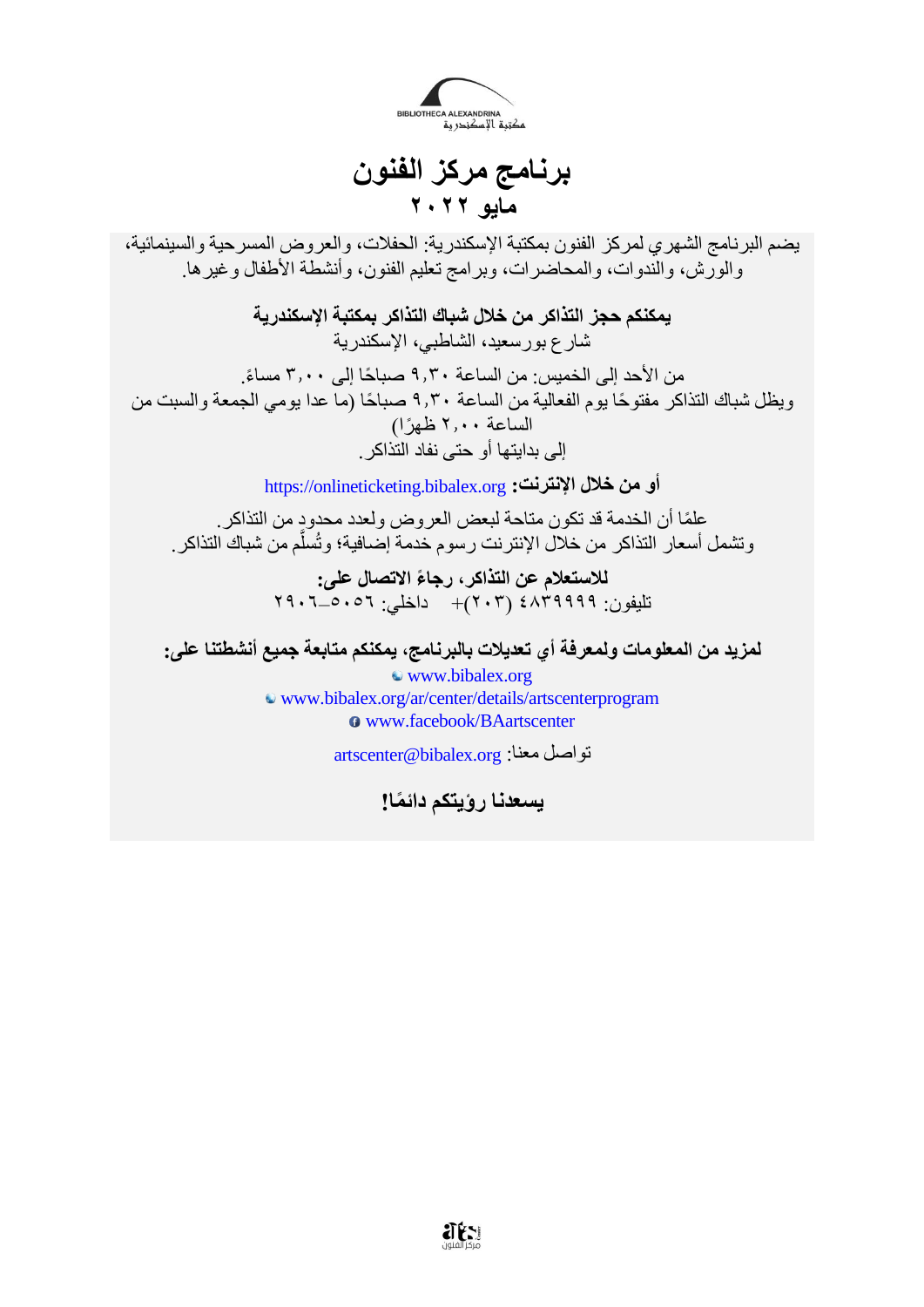

**األحد، 15 مايو سينما: عرض فيلم »باب الدنيا«** إخراج: عبد الرحمن محمود. مصر – تسجيلي – 2022 – 64 دقيقة. ناطق بالعربية ومترجم إلى اإلنجليزية. يتبع العرض مناقشة بحضور المخرج عبد الرحمن محمود. بمكتبة اإلسكندرية، المدخل الرئيسي، قاعة األوديتوريوم. ًء. الدخول مجاني. 7.00 مسا

.

**من األحد إلى األربعاء، 22–25 مايو مدرسة الفنون: برنامج ذوي القدرات الخاصة 2022 ورشة عمل: دوائر النسيج )لذوي اإلعاقة العقلية(** تحت إشراف: أسماء إبراهيم. من الساعة 10.30 صبا ًحا – 12.30 ظهًرا. لمزيد من المعلومات، رجاءً الاتصال برقم: 021776 )+ **ورشة عمل: الفلكلور الشعبي )لذوي اضطراب التوحد(**

تحت إشراف: أميمة مخيمر. من الساعة ١٠,٣٠ صباحًا – ١٢,٣٠ ظهرًا. المزيد من المعلومات، رجاءً الاتصال برقم: ٢٠٢٥ه (٢٠٢)+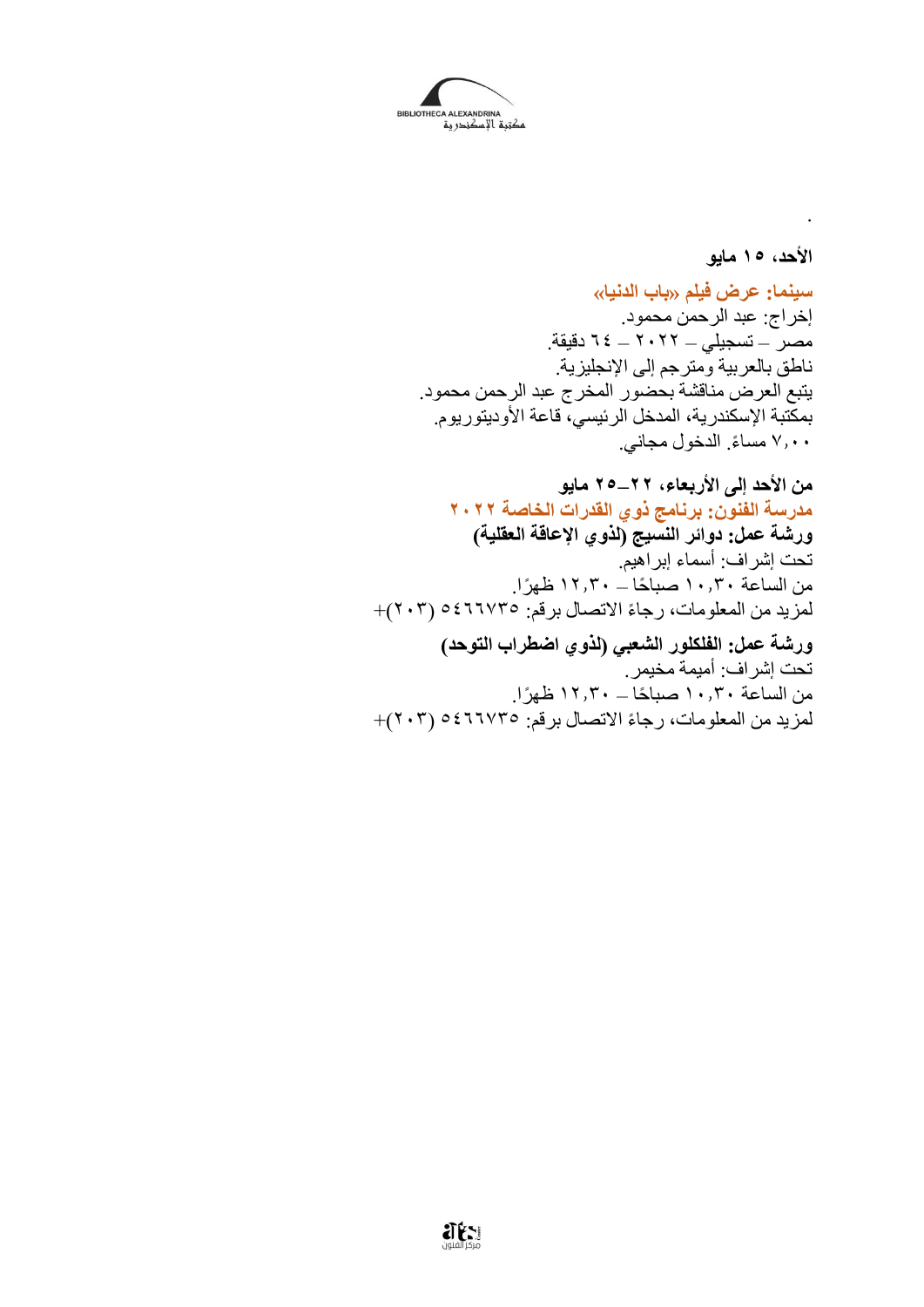

**السبت، 28 مايو حفل موسيقي: مشروع سيمو صيام** بمكتبة اإلسكندرية، مركز المؤتمرات، المسرح الصغير. ًء. التذكرة: 20 جني ًها. 7.00 مسا

**األحد، 29 مايو عرض مسرحي: »ل َّما روحي طلعت«** إخراج: محمد عطا. بمكتبة اإلسكندرية، مركز المؤتمرات، المسرح الصغير. ًء. التذكرة: 30 جني ًها. 7.00 مسا

**من األحد إلى األربعاء، 29 مايو – 1 يونية مدرسة الفنون: برنامج ذوي القدرات الخاصة 2022 ورشة عمل: النحت بعجينة السيراميك )لذوي صعوبات التعل م(** تحت إشراف: أميمة مخيمر. من الساعة 10.30 صبا ًحا – 12.30 ظهًرا. لمزيد من المعلومات، رجاءً الاتصال بر قم: ٢٦٦٧٣٥ (٢٠٢)+

> **الثالثاء، 31 مايو مدرسة الفنون: حفل الباليه** تحت إشراف: األستاذة ماري ذكري. بمكتبة اإلسكندرية، مركز المؤتمرات، القاعة الكبرى. ًء. التذكرة: 40 جني ًها. 7.00 مسا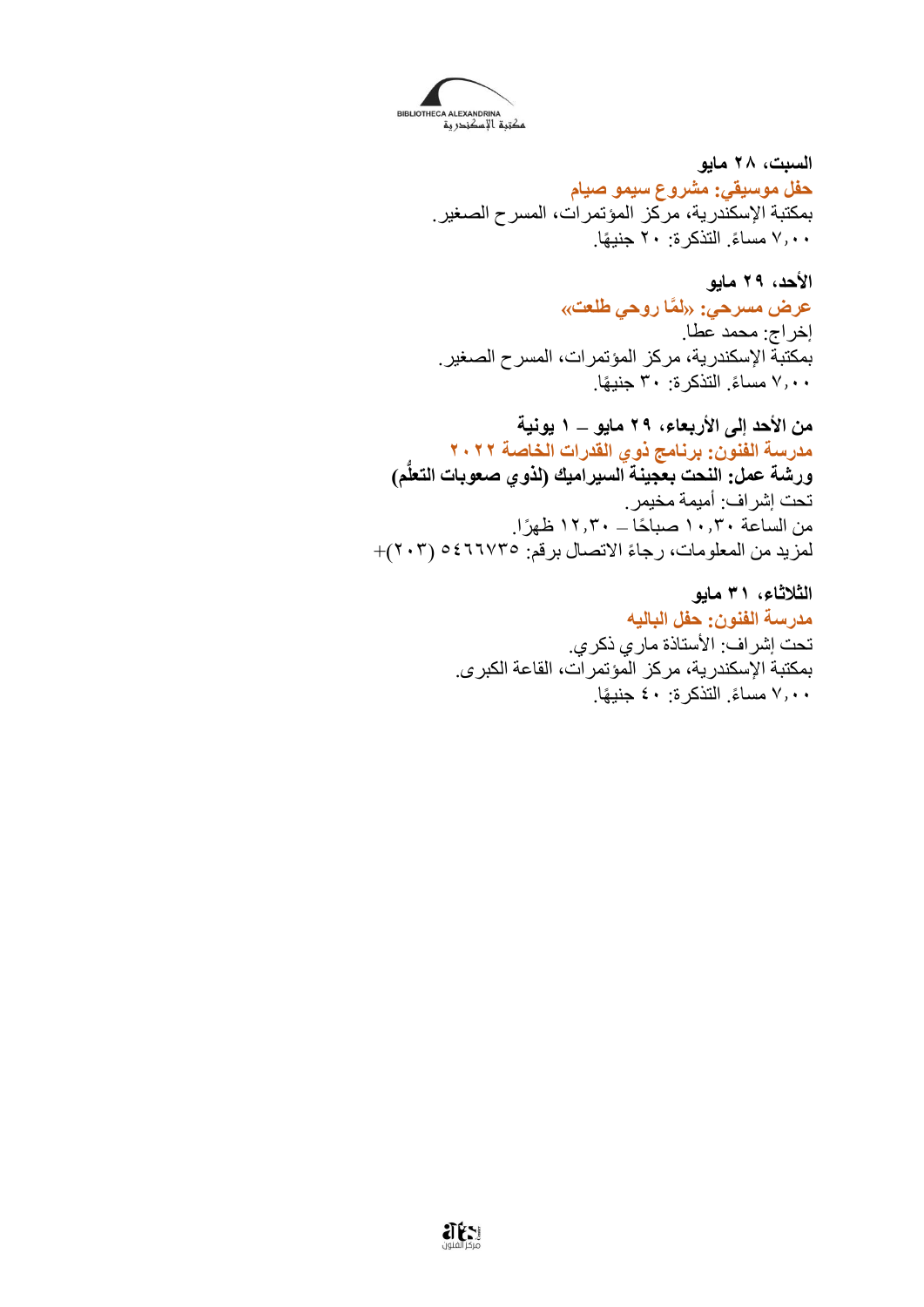

# **Arts Center Program May 2022**

The Bibliotheca Alexandrina (BA) Arts Center's Program features concerts, theatrical performances, film screenings, workshops, seminars, lectures, art education programs, children's activities, among others.

#### **You can book your tickets at the BA Tickets Office**

Port Said Street, Chatby, Alexandria

From Sunday to Thursday: 9:30 am – 3:00 pm. On the event's date, the BA Tickets Office is open from 9:30 am (except Fridays and Saturdays, from 2:00 pm) to the event's start time or when tickets are sold out.

**or Online:** [https://onlineticketing.bibalex.org](https://onlineticketing.bibalex.org/)

The service may be available for some events for a limited number of tickets. Online ticket prices include additional service charges; purchased tickets are to be collected from the BA Tickets Office.

> **For inquiries about tickets, please contact us at:** Telephone: +(203) 4839999; Ext.: 5056–2906

**For more information and program updates, please follow our activities on:**

[www.bibalex.org](http://www.bibalex.org/) [www.bibalex.org/en/center/details/artscenterprogram](http://www.bibalex.org/en/center/details/artscenterprogram) [www.facebook/BAartscenter](http://www.facebook/BAartscenter)

Contact us: [artscenter@bibalex.org](mailto:artscenter@bibalex.org)

## **We are always happy to see you!**